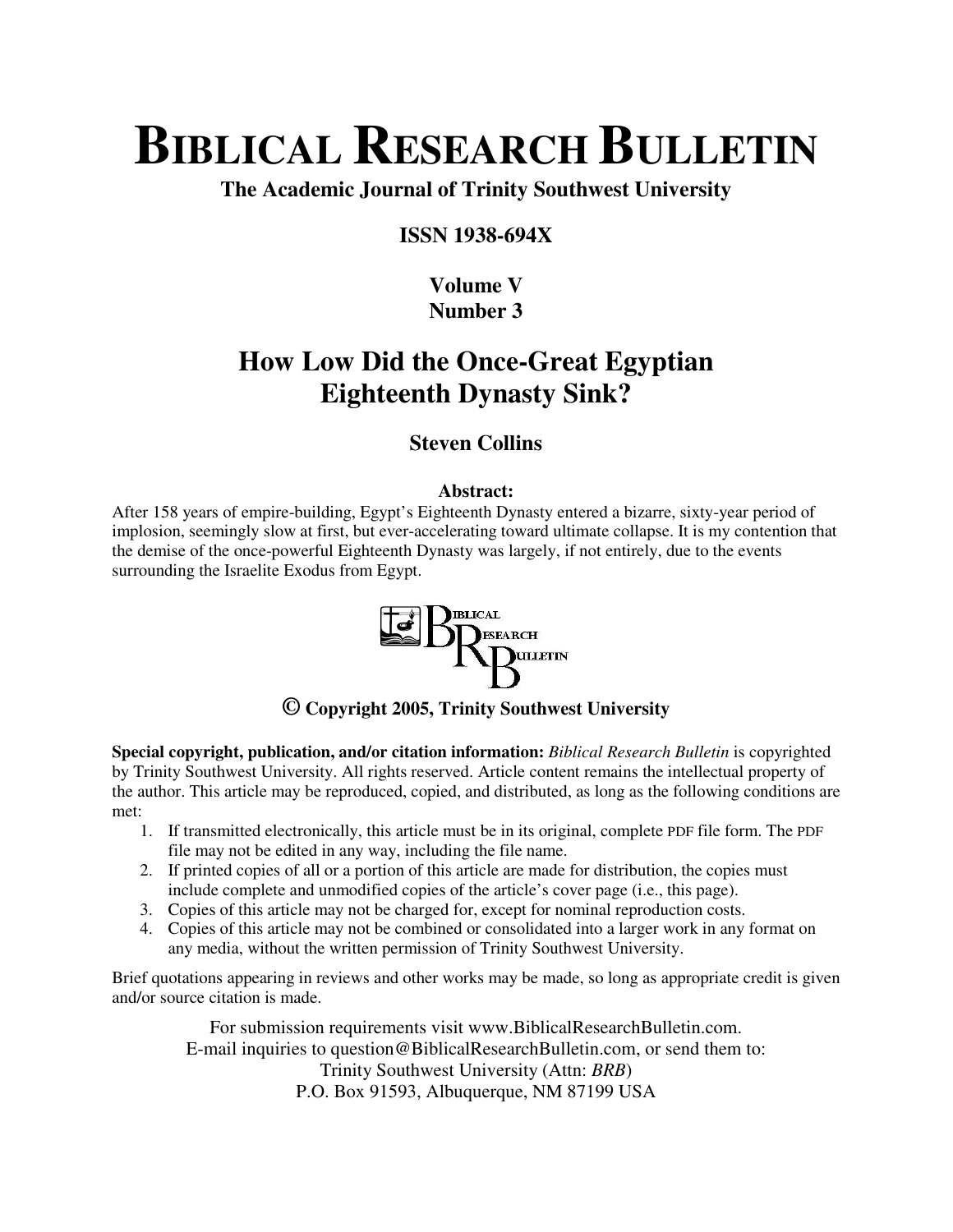# **How Low Did the Once-Great Egyptian Eighteenth Dynasty Sink?**

#### **Steven Collins**

Dean, College of Archaeology, Trinity Southwest University

#### *Q***. Can we legitimately blame the decline and fall of the Tuthmosid Empire on the biblical Exodus events?…and…Just how low did the once-great Eighteenth Dynasty sink?**

*A.* **Yes…and…Things couldn't have gotten any worse for the "Boys from Thebes."** 

At its height, the Egyptian Empire of the Eighteenth Dynasty was without peer in the ancient world. Egypt had never before attained such wealth and influence, and it would never again reach that level of regional domination for the balance of its history. Amosis had driven the hated Hyksos out of Lower Egypt and re-unified the kingdom under Theban rule. Amenhotep I, Tuthmosis I, Tuthmosis II and the intriguing Hatshepsut had successively orchestrated the internal stability that allowed Egypt to flex its muscles both southward into Nubia and northward into Canaan and Syria. During the reigns of the next three Pharaohs—the mighty father-songrandson dynasts, Tuthmosis III, Amenhotep II, and Tuthmosis IV—the Egyptian realm surged to its greatest expanse, from far south in Nubian Africa northward to the River Euphrates in the hinterlands of western Asia.

But after 158 years of empire-building, the Eighteenth Dynasty entered a bizarre, sixty-year period of implosion, seemingly slow at first, but ever-accelerating toward ultimate collapse. After the untimely death of Tuthmosis IV, who ruled only about eight to ten years, $<sup>1</sup>$  the two</sup> ensuing kings—Amenhotep III and Amenhotep IV (Akhenaten)—allowed Egyptian hegemony in Asia to slip away, and the loss of Egypt's Levantine territories seems not to have been gradual. There is little doubt among Egyptological scholars that the last significant Eighteenth Dynasty military foray into Canaan and Syria was during the reign of Tuthmosis IV. We have clear evidence from the last quarter of Amenhotep III's reign—recorded in the Amarna Correspondence—that pro-Egyptian Canaanite and Syrian princes in the Levant were deeply concerned about upheaval in the region and were crying out for at least a minimal level of military support from their once-formidable Nilotic overlords, which, interestingly, never materialized. Additionally, Hittite aggression was mounting against the Mesopotamian kingdom of Mittani, whose rulers had been, since the days of Tuthmosis IV, the "brother" of Pharaoh. Things got even worse in Canaan and Syria during the shaky reign of Akhenaten (as I have documented in the body of this monograph). The fact remains that Egypt either would not, or could not, respond with military assistance to the rapidly deteriorating situation in its now-former Asian provinces.

<sup>&</sup>lt;sup>1</sup> K. A. Kitchen, "Ancient Egyptian Chronology for Aegeanists," MAA, 2/2 (2002) 9. Professor Kitchen has consistently argued for a short reign (no more than ten years) for Tuthmosis IV. This is a recent exclamation point on the issue. Of course, he is absolutely correct. There are, he states, "no solid grounds whatever for more!" Those who like to "pad" the Eighteenth Dynasty by adding years (even decades!) to the reign of Tuthmosis IV are simply fooling themselves.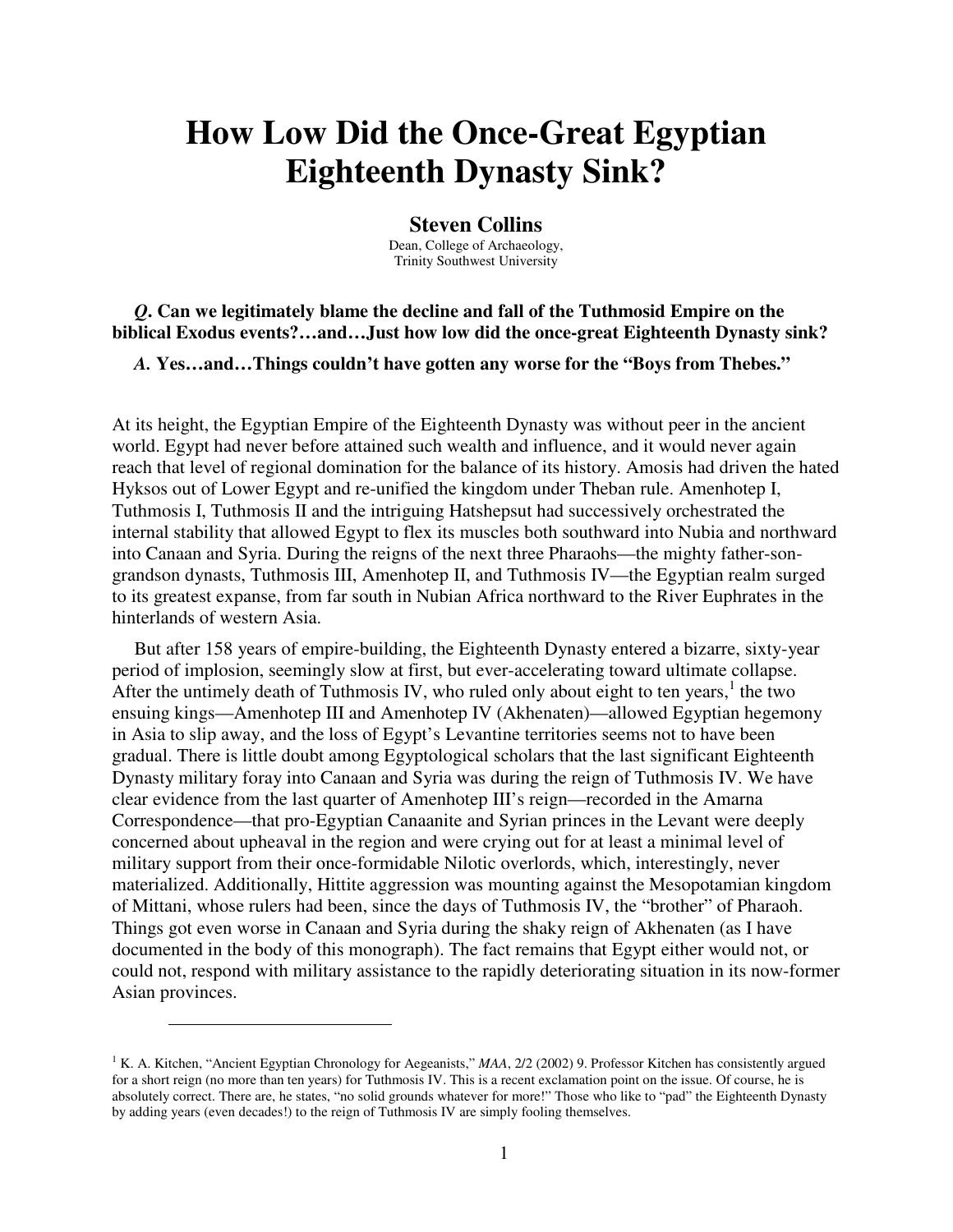How did this scenario come about? We are all familiar with the rise and fall of nations and empires—indeed, they all meet their ruin sooner or later for a variety of reasons. So why should we be surprised at the collapse of Egypt's Eighteenth Dynasty? *The oddity is in the timing*. From the days of Tuthmosis III, through the reigns of Amenhotep II and Tuthmosis IV, it is difficult to find any chinks whatsoever in the Egyptian armor. When Tuthmosis IV's son, Amenhotep III, ascended to the throne, he was a little too young to assume full responsibilities, but his mother, Mutemwiya, and possibly others in the royal family, were there to ensure stability (this was not uncommon—remember Hatshepsut!). The Egyptian-Mittanian brotherhood alliance was firmly intact, keeping Hittite aggression in check. The empire was wildly wealthy and unchallenged militarily. Three generations of powerful and extremely able pharaohs had given Amenhotep III every opportunity to carry on with the Eighteenth Dynasty program of Nubian and Levantine domination. It is unimaginable that both Amenhotep III and his son, Akhenaten, would not have done everything within the capabilities of Egyptian power and influence to maintain the empire.

But in spite of immediate outward appearances and inherited expectations, the disintegration of Egypt's position in the Near East *did* begin during the reign of Amenhotep III and continued unchecked until the collapse of the Tuthmosid Eighteenth Dynasty shortly after the reign of Akhenaten (see Chapter Five). For reasons not visible to the modern observer, Egypt became strangely powerless to retain its traditional Levantine holdings. It allowed its critically important Mittani alliance to erode for lack of attention. It watched helplessly as Suppiluliuma, the Hittite warrior-king, advanced into what had long been Egyptian territory in Syria. It stood by as the Hittites obliterated the Mittani Kingdom (Pharaoh's "brother"!), resulting in the independence and rise to power of Assyria (a former Mittanian province in central Mesopotamia). Egypt exercised an out-of-character non-involvement as Canaan foamed into chaos. By the time of Tuthmosis IV's death, Egypt had been the ancient Near East's dominant power for well over a century. By the end of Akhenaten's reign, Egypt had slipped to a distant third position behind Hatti and Assyria.

This period of Egyptian history, from the death of Tuthmosis IV to the end of the Eighteenth Dynasty when Horemheb usurped the throne, is generally known as the Amarna Age (named for the royal archive discovered at Tell el-Amarna in Egypt). While many scholars have mistakenly presented the era as one of Egypt's finest hours, there is simply no evidence to support such a conception.<sup>2</sup> Quite the contrary is true. Although Egypt tried to present its best face to the world in typical propagandistic fashion, things were actually going very, very badly. Just how bad did it get? There are many indicators that reveal the lamentable state of affairs in Egypt during the Amarna Age, $3$  but there is one astoundingly bizarre event demonstrating that Egypt—regardless of its Spartan posturing—had slipped dangerously close to complete internal collapse and possible foreign domination. The story is complicated, but I will do my best to summarize the essential elements.

Pharaoh Akhenaten died after a seventeen-year reign, the last two years of which his protégé, Smenkhkare (a cousin, nephew, or bastard son of Akhenaten $2<sup>4</sup>$ ), served as co-regent.

<sup>2</sup> See D. B. Redford, *Akhenaten: the Heretic King* (Princeton: Princeton University, 1984).

<sup>3</sup> See my detailed discussions in S. Collins, "Using Historical Synchronisms to Identify the Pharaoh of the Exodus," *Biblical Research Bulletin* V.8 (2005).

<sup>4</sup> Redford, *Akhenaten* 192-193.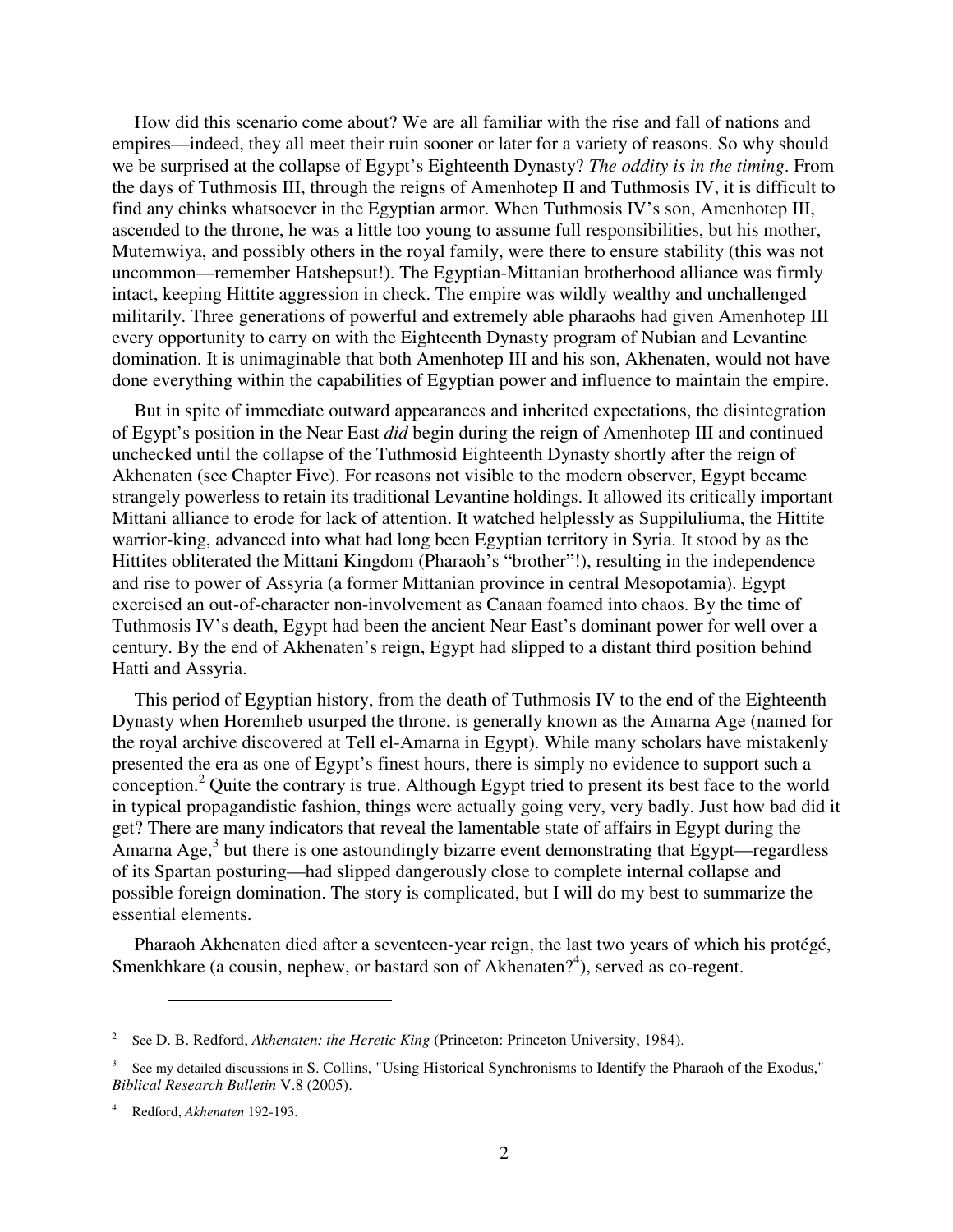Smenkhkare died shortly thereafter, leaving the kingdom to another Tuthmosid relative, Tutankhamun, who inherited the throne at only nine years of age. Tutankhamun was likely "bewildered"<sup>5</sup> by the prospect of ruling a faltering Egypt. In the background, two military leaders were closely eyeing the situation: the old general, Ay, and a young, aggressive lieutenant-general named Horemheb. $\frac{3}{6}$  It is entirely probable that the power-base in Egypt, for all intents and purposes, had already passed into the hands of the military. That was certainly the case when Tutankhamun died after a short reign of only nine years. At that point, events took a remarkable twist and turn.

General Ay immediately seized the Egyptian throne. Or did he? Tutankhamun's widow, Ankhesenamun, certainly had other designs. D. B. Redford observes that

…Ankhesenamun…did not approve of the new configuration of power. In spite of Ay's formal assumption of pharaonic rule, the bereaved queen seems not to have been suppressed and continued to enjoy a certain freedom of action. In fact, in a formal sense only, graphic art at times even united her with Ay as his consort, a union belied by the gross disparity in their ages, perhaps as much as forty years! There can be no doubt that Ankhesenamun had little use for Ay…Clearly Ankhesenamun had not in any way relinquished the rights to political power she felt was hers. But now she lacked a party of support within her own country, so thoroughly had the [Tuthmosid Eighteenth] dynasty to which she belonged been discredited; and any assistance would have to come from abroad.<sup>7</sup>

Thus, Ankhesenamun pursued a course of action unprecedented in Egyptian history: she invited a foreign power to assume the throne of Egypt! But not just *any* foreign power.

Recall that during the reigns of the principal Amarna Period pharaohs, Amenhotep III and Akhenaten, Egypt had lost control of its Asiatic territories in Canaan and Syria, allowing its relationship with, and support of, the Mittani Kingdom—guardian of Egypt's traditional Euphrates border and Syrian interests—to slip into oblivion. Amenhotep III's and Akhenaten's failures<sup>8</sup> had opened the door to Hittite aggression against Mittani and throughout Syria. Well before the time of Tutankhamun's death, the Hittites had crushed Mittani into the dust and had pressed their interests southward to the mountains of Lebanon. Because of Egypt's "brotherhood" alliance with Mittani, which had effectively prevented Hatti from acquiring important Mediterranean access through Syrian coastal cities, the Hittites had become the sworn enemy of both Egypt and Mittani. But now that Mittani was essentially nonexistent and Egypt's Eighteenth Dynasty was teetering on collapse, the Hittite Empire was sitting pretty.

As Ankhesenamun viewed her situation, she concluded that Ay's attempt to wrest the throne of Egypt from the Tuthmosid bloodline—an action no doubt supported by Horemheb who, we find out later, loathed the Amarna pharaohs—was intolerable. And so she appealed to the Hittite king, Suppiluliuma. Her amazing correspondence is recorded in Hittite records:

<sup>5</sup> Ibid. 215.

<sup>6</sup> See N. Grimal, *A History of Egypt* (Oxford: Oxford University, 1992) 241-244.

<sup>7</sup> Redford, *Akhenaten* 217.

<sup>8</sup> The failure may not rest entirely, or even partly, on their shoulders. They simply may have been the unfortunate heirs of trouble: the aftermath of what I call the Exodus core events. See Collins, "Historical Synchronisms."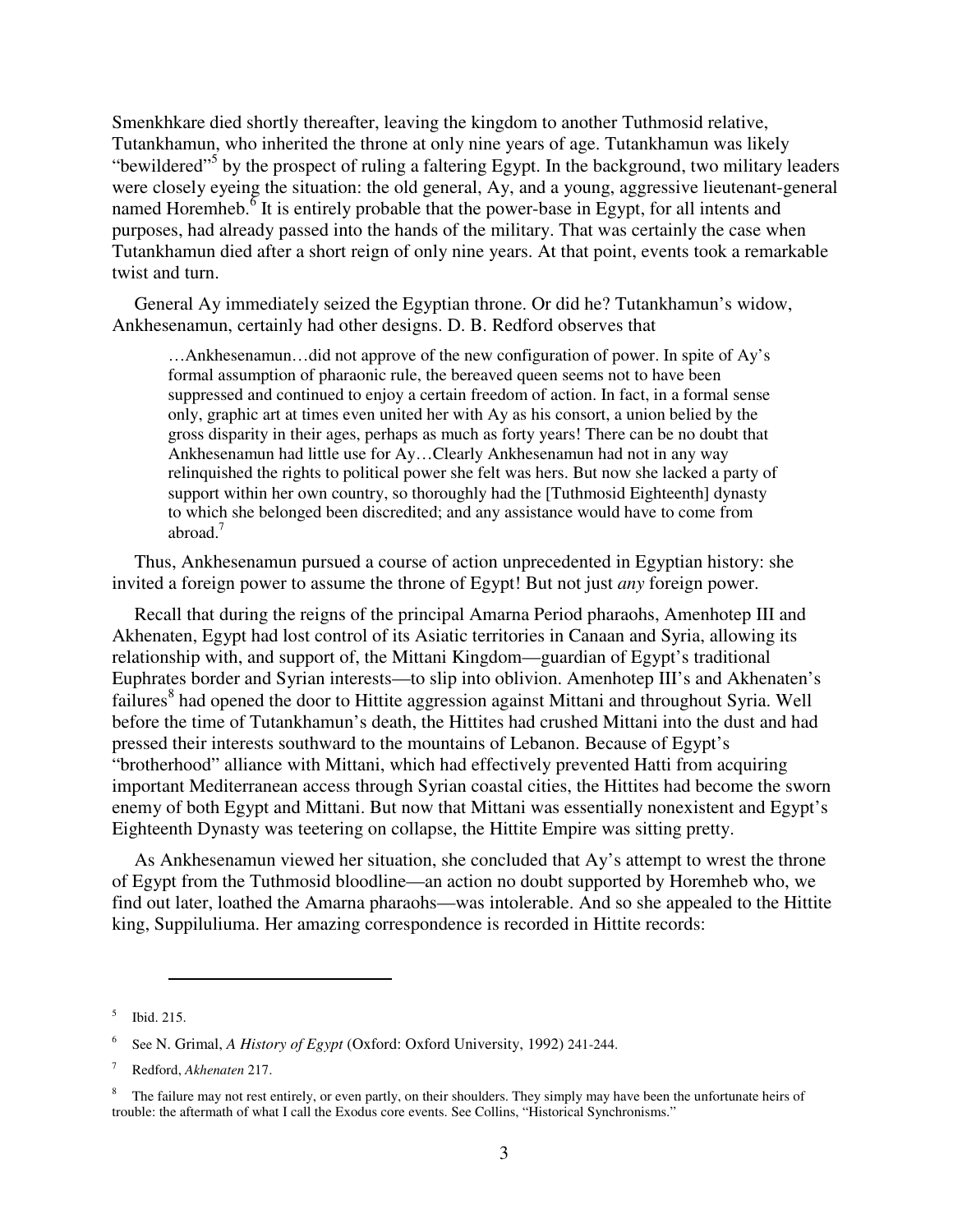My husband has died. I do not have a son. But they say you have many sons. If you would give me one of your sons, he would become my husband. I shall never pick out a servant of mine and make him my husband...I am afraid!<sup>9</sup>

Suppiluliuma was flabbergasted and suspicious. Upon reading the letter from Ankhesenamun, he exclaimed, "Such a thing has never happened before in my whole life!"<sup>10</sup> Indeed. He had just been invited to place one of his sons on the Egyptian throne, which would have made Egypt a vassal state in the Hittite Empire! Was it a trick? Was it for real? More than a little intrigued, he sent a representative to Egypt to find out if the offer was legitimate. His emissary soon returned with one of Ankhesenamun's ambassadors in tow, along with another letter from the Egyptian queen, revealing her irritation in the face of Suppiluliuma's skepticism:

Why did you say, "They may deceive me" in that way? If I had had a son, would I have written about my own and my country's shame to a foreign land? You did not believe me…He who was my husband had died. I do not have a son. Never shall I take a servant of mine and make him my husband. I have written to no other country…so give me one of your sons: he will be a husband to me, but in Egypt he shall be king!**<sup>11</sup>**

Finally, Suppiluliuma granted Ankhesenamun her wish, and sent one of his sons, Zidanza, to Egypt. But as soon as the Hittite prince crossed the border into Egypt, he was murdered. The deed was probably carried out at the order of Ay or Horemheb, or both, but the Egyptian records are mute as to the perpetrators. Ankhesenamun also disappeared from the scene.

Needless to say, Suppiluliuma was enraged when the news reached him. Immediately he signaled a military action against Egypt, initially against Egyptian footholds in anti-Lebanon<sup>12</sup> and then, no doubt, against Egypt itself. But suddenly, another bizarre twist entered the picture. Evidently, Egypt had been suffering from some sort of plague off and on throughout the Amarna Period.<sup>13</sup> The plague was possibly transmitted to the Hittites by the Egyptian entourage sent earlier to Hatti by Ankhesenamun. Or perhaps the Hittite army contracted it through their encounters with Egyptian troops. No one really knows. But what the Egyptian army could not do in the face of the Hittite onslaught, the plague accomplished with great effect: the Hittite hordes were stopped dead in their tracks before they could traverse Canaan en route to Egypt. So, as far as the Hittite/Egyptian conflict was concerned, Egypt, on the one hand, had been neutralized by its internal difficulties, and now Hatti, on the other hand, succumbed to an invisible foe—a plague—that not only neutralized its armies, but even threatened to decimate the Hittite homeland in eastern Asia Minor. It was a virtual stalemate that would eventually result in a treaty between Egypt and Hatti during the Nineteenth Dynasty.

And now back to my original questions: What circumstances converged to create such a scenario? Why did the powerful Tuthmosid Dynasty crumble into oblivion? What would cause

<sup>9</sup> H. G. Güterbock, "The Deeds of Suppiluliuma as told by his son Mursilis II," *JCS* 10 (1956) 93. I have contemporized somewhat the language from Güterbock's translation.

 $10$  Ibid.

 $11$  Ibid.

 $12$  The Egyptian military had re-established a presence in Canaan during the reign of Tutankhamun, under the leadership of generals Ay and Horemheb.

<sup>13</sup> T. Bryce, *The Kingdom of the Hittites* (Oxford: Oxford University Press, 1998) 198; See also F. J. Giles, *The Amarna Age: Western Asia, ACES 5* (Warminster: Aris and Phillips, 1997) 347-348.